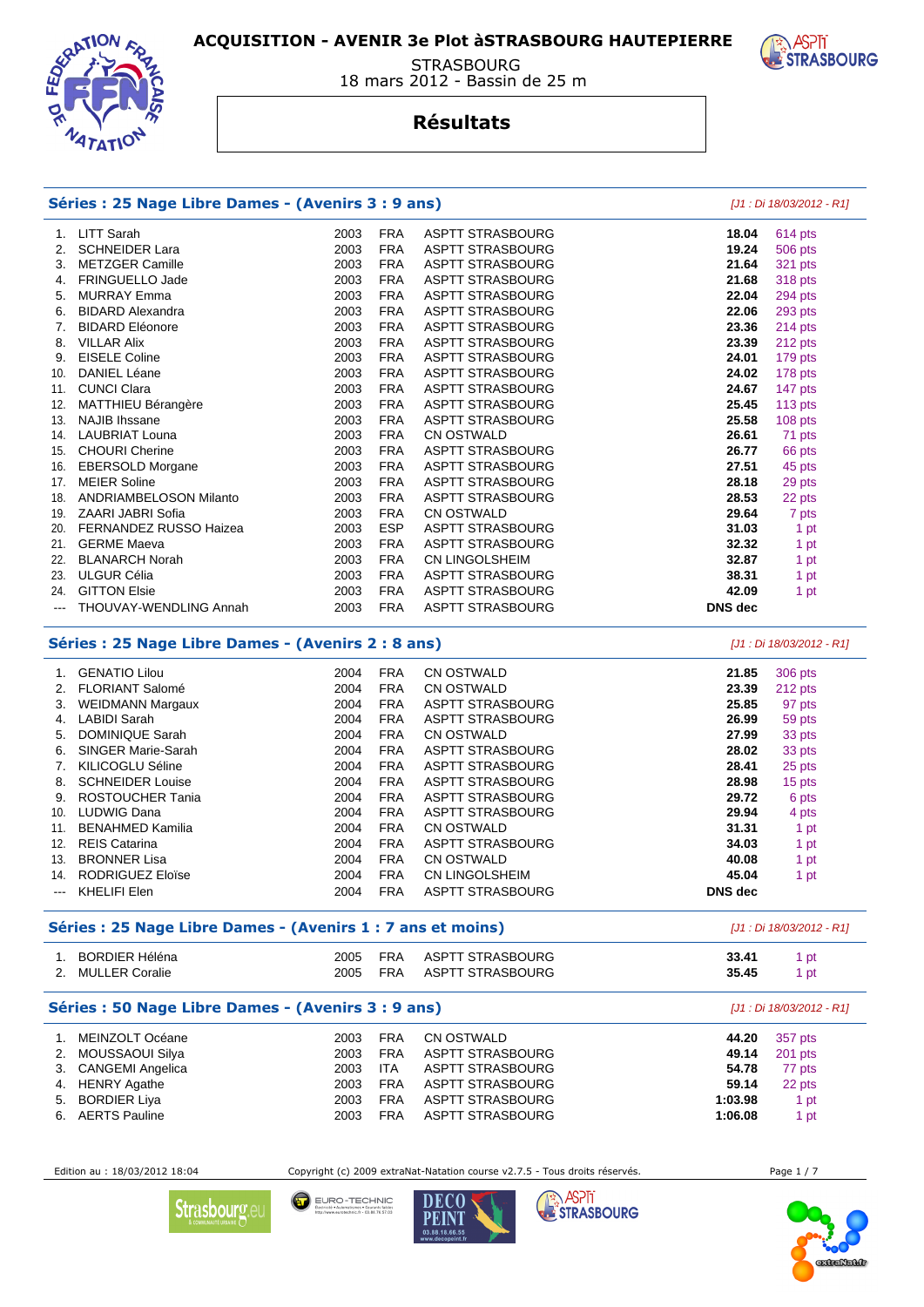

#### STRASBOURG 18 mars 2012 - Bassin de 25 m

#### **Résultats**

|          | Séries : 25 Dos Dames - (Avenirs 3 : 9 ans)          |              |                          |                                                                            |                | [J1 : Di 18/03/2012 - R1] |
|----------|------------------------------------------------------|--------------|--------------------------|----------------------------------------------------------------------------|----------------|---------------------------|
| 1.       | <b>LITT Sarah</b>                                    | 2003         | <b>FRA</b>               | <b>ASPTT STRASBOURG</b>                                                    | 23.49          | 404 pts                   |
| 2.       | <b>BIDARD Alexandra</b>                              | 2003         | <b>FRA</b>               | <b>ASPTT STRASBOURG</b>                                                    | 24.04          | 367 pts                   |
| 3.       | <b>METZGER Camille</b>                               | 2003         | <b>FRA</b>               | <b>ASPTT STRASBOURG</b>                                                    | 24.08          | <b>364 pts</b>            |
| 4.       | <b>MATTHIEU Bérangère</b>                            | 2003         | <b>FRA</b>               | <b>ASPTT STRASBOURG</b>                                                    | 24.25          | 353 pts                   |
| 5.       | <b>CHOURI</b> Cherine                                | 2003         | <b>FRA</b>               | <b>ASPTT STRASBOURG</b>                                                    | 27.13          | 189 pts                   |
| 6.       | <b>LAUBRIAT Louna</b>                                | 2003         | <b>FRA</b>               | <b>CN OSTWALD</b>                                                          | 27.19          | 186 pts                   |
| 7.       | <b>EISELE Coline</b>                                 | 2003         | <b>FRA</b>               | <b>ASPTT STRASBOURG</b>                                                    | 27.20          | 186 pts                   |
| 8.       | FRINGUELLO Jade                                      | 2003         | <b>FRA</b>               | <b>ASPTT STRASBOURG</b>                                                    | 27.22          | 185 pts                   |
| 9.       | <b>NAJIB Ihssane</b>                                 | 2003         | <b>FRA</b>               | <b>ASPTT STRASBOURG</b>                                                    | 27.63          | 166 pts                   |
| 10.      | <b>VILLAR Alix</b>                                   | 2003         | <b>FRA</b>               | <b>ASPTT STRASBOURG</b>                                                    | 27.96          | 152 pts                   |
| 11.      | EBERSOLD Morgane                                     | 2003         | <b>FRA</b>               | <b>ASPTT STRASBOURG</b>                                                    | 28.19          | 142 pts                   |
| 12.      | DANIEL Léane                                         | 2003         | <b>FRA</b>               | <b>ASPTT STRASBOURG</b>                                                    | 28.54          | 128 pts                   |
| 13.      | <b>CUNCI Clara</b>                                   | 2003         | <b>FRA</b>               | <b>ASPTT STRASBOURG</b>                                                    | 29.77          | 84 pts                    |
| 14.      | <b>MEIER Soline</b>                                  | 2003         | <b>FRA</b>               | <b>ASPTT STRASBOURG</b>                                                    | 29.83          | 82 pts                    |
| 15.      | FERNANDEZ RUSSO Haizea                               | 2003         | <b>ESP</b>               | <b>ASPTT STRASBOURG</b>                                                    | 30.16          | 72 pts                    |
| 16.      | ULGUR Célia                                          | 2003         | <b>FRA</b>               | <b>ASPTT STRASBOURG</b>                                                    | 30.80          | 54 pts                    |
| 17.      | <b>GERME Maeva</b>                                   | 2003         | <b>FRA</b>               | <b>ASPTT STRASBOURG</b>                                                    | 31.15          | 45 pts                    |
| 18.      | <b>MALINGREY Emmanuelle</b>                          | 2003         | <b>FRA</b>               | <b>ASPTT STRASBOURG</b>                                                    | 35.28          | 1 pt                      |
| 19.      | <b>GITTON Elsie</b>                                  | 2003         | <b>FRA</b>               | <b>ASPTT STRASBOURG</b>                                                    | 35.62          | 1 pt                      |
| 20.      | <b>ANDRIAMBELOSON Milanto</b>                        | 2003         | <b>FRA</b>               | <b>ASPTT STRASBOURG</b>                                                    | 36.47          | 1 pt                      |
| $---$    | DE MURCIA Jeanne                                     | 2003         | <b>FRA</b>               | <b>ASPTT STRASBOURG</b>                                                    | <b>DSQ Ai</b>  |                           |
| ---      | <b>DEVAUX Ariane</b>                                 | 2003         | <b>FRA</b>               | <b>ASPTT STRASBOURG</b>                                                    | <b>DNS</b> dec |                           |
|          | THOUVAY-WENDLING Annah                               | 2003         | <b>FRA</b>               | <b>ASPTT STRASBOURG</b>                                                    | <b>DNS</b> dec |                           |
|          | Séries : 25 Dos Dames - (Avenirs 2 : 8 ans)          |              |                          |                                                                            |                | [J1 : Di 18/03/2012 - R1] |
| 1.       | <b>BRONNER Lisa</b>                                  | 2004         | <b>FRA</b>               | <b>CN OSTWALD</b>                                                          | 26.26          | 233 pts                   |
| 2.       | <b>LABIDI Sarah</b>                                  | 2004         | <b>FRA</b>               | <b>ASPTT STRASBOURG</b>                                                    | 26.70          | 211 pts                   |
|          | 3. FLORIANT Salomé                                   | 2004         | <b>FRA</b>               | CN OSTWALD                                                                 | 26.81          | 205 pts                   |
| 4.       | <b>WEIDMANN Margaux</b>                              | 2004         | <b>FRA</b>               | <b>ASPTT STRASBOURG</b>                                                    | 27.81          | 158 pts                   |
| 5.       | <b>DOMINIQUE Sarah</b>                               | 2004         | <b>FRA</b>               | <b>CN OSTWALD</b>                                                          | 27.89          | 155 pts                   |
| 6.       | <b>REIS Catarina</b>                                 | 2004         | <b>FRA</b>               | <b>ASPTT STRASBOURG</b>                                                    | 28.83          | 116 $pts$                 |
| 7.       | <b>SCHNEIDER Louise</b>                              | 2004         | <b>FRA</b>               | <b>ASPTT STRASBOURG</b>                                                    | 29.47          | 94 pts                    |
| 8.       | <b>SINGER Marie-Sarah</b>                            | 2004         | <b>FRA</b>               | <b>ASPTT STRASBOURG</b>                                                    | 29.58          | 90 pts                    |
| 9.       | <b>LUDWIG Dana</b>                                   | 2004         | <b>FRA</b>               | <b>ASPTT STRASBOURG</b>                                                    | 31.30          | 42 pts                    |
| 10.      | KILICOGLU Séline                                     | 2004         | <b>FRA</b>               | <b>ASPTT STRASBOURG</b>                                                    | 31.59          | 36 pts                    |
| 11.      | ROSTOUCHER Tania                                     | 2004         | <b>FRA</b>               | <b>ASPTT STRASBOURG</b>                                                    | 32.65          | 17 pts                    |
| 12.      | <b>BENAHMED Kamilia</b>                              | 2004         | <b>FRA</b>               | CN OSTWALD                                                                 | 32.99          | 12 pts                    |
| ---      | <b>KHELIFI Elen</b>                                  | 2004         | <b>FRA</b>               | <b>ASPTT STRASBOURG</b>                                                    | <b>DNS</b> dec |                           |
|          | Séries : 25 Dos Dames - (Avenirs 1 : 7 ans et moins) |              |                          |                                                                            |                | [J1 : Di 18/03/2012 - R1] |
|          |                                                      |              |                          | <b>ASPTT STRASBOURG</b>                                                    |                |                           |
| 1.<br>2. | <b>BORDIER Héléna</b><br><b>MULLER Coralie</b>       | 2005<br>2005 | <b>FRA</b><br><b>FRA</b> | <b>ASPTT STRASBOURG</b>                                                    | 31.40<br>32.99 | 40 pts<br>12 pts          |
|          | Séries : 50 Dos Dames - (Avenirs 3 : 9 ans)          |              |                          |                                                                            |                | [J1 : Di 18/03/2012 - R1] |
| 1.       | MEINZOLT Océane                                      | 2003         | FRA                      | <b>CN OSTWALD</b>                                                          | 50.31          | 350 pts                   |
| 2.       | MOUSSAOUI Silya                                      | 2003         | <b>FRA</b>               | <b>ASPTT STRASBOURG</b>                                                    | 55.15          | 211 pts                   |
| З.       | <b>BORDIER Liya</b>                                  | 2003         | <b>FRA</b>               | ASPTT STRASBOURG                                                           | 55.95          | 192 pts                   |
| 4.       | <b>CANGEMI</b> Angelica                              | 2003         | ITA.                     | <b>ASPTT STRASBOURG</b>                                                    | 1:00.78        | 94 pts                    |
| 5.       | <b>AERTS Pauline</b>                                 | 2003         | <b>FRA</b>               | <b>ASPTT STRASBOURG</b>                                                    | 1:05.10        | 35 pts                    |
| 6.       | <b>HENRY Agathe</b>                                  | 2003         | <b>FRA</b>               | ASPTT STRASBOURG                                                           | 1:10.14        | 3 pts                     |
|          | <b>DEVAUX Ariane</b>                                 | 2003         | <b>FRA</b>               | <b>ASPTT STRASBOURG</b>                                                    | DNS dec        |                           |
|          | Séries : 25 Brasse Dames - (Avenirs 3 : 9 ans)       |              |                          |                                                                            |                | [J1 : Di 18/03/2012 - R1] |
|          | 1. SCHNEIDER Lara                                    | 2003         | <b>FRA</b>               | <b>ASPTT STRASBOURG</b>                                                    | 24.24          | 525 pts                   |
|          | Edition au : 18/03/2012 18:04                        |              |                          | Copyright (c) 2009 extraNat-Natation course v2.7.5 - Tous droits réservés. |                | Page 2 / 7                |
|          |                                                      |              |                          |                                                                            |                |                           |



**ASPIT**<br>**ExtraseQURG** 

EURO - TECHNIC<br>Electricité • Automatismes • Courants taïtles<br>Mg://www.eurotechnic.fr • 03.88.76.57.03 **Strasbourg** eu



**ASPIT**<br>**BESTRASBOURG**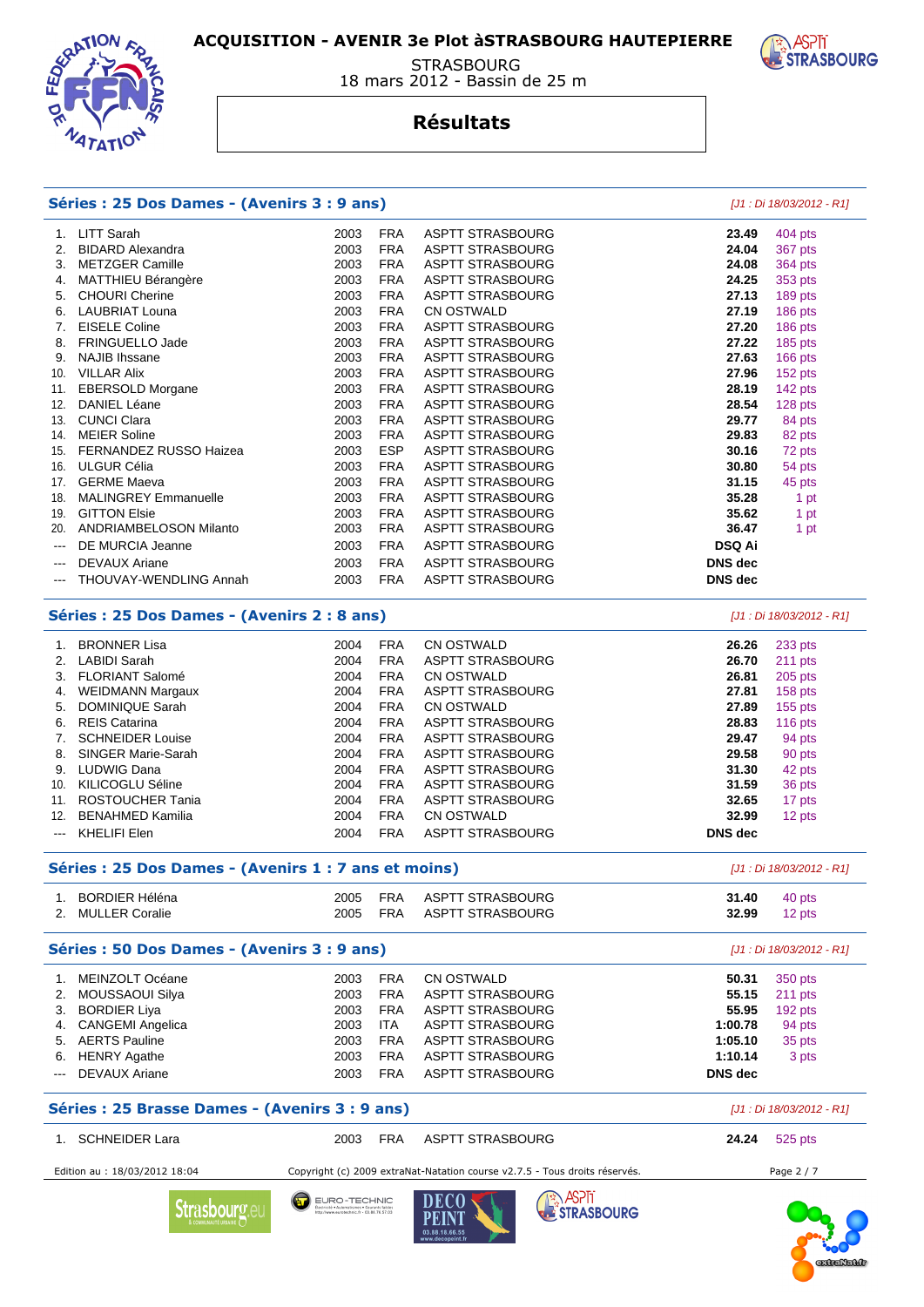

 STRASBOURG 18 mars 2012 - Bassin de 25 m

#### **Résultats**

|                          | (Suite) Séries : 25 Brasse Dames - (Avenirs 3 : 9 ans)  |      |            |                         |                | $[J1:Di 18/03/2012 - R1]$ |
|--------------------------|---------------------------------------------------------|------|------------|-------------------------|----------------|---------------------------|
| 2.                       | <b>MURRAY Emma</b>                                      | 2003 | <b>FRA</b> | <b>ASPTT STRASBOURG</b> | 27.10          | 352 pts                   |
| 3.                       | <b>BIDARD Eléonore</b>                                  | 2003 | <b>FRA</b> | <b>ASPTT STRASBOURG</b> | 27.44          | 333 pts                   |
|                          | 4. ZAARI JABRI Sofia                                    | 2003 | <b>FRA</b> | CN OSTWALD              | 28.97          | 257 pts                   |
|                          | 5. AERTS Pauline                                        | 2003 | <b>FRA</b> | <b>ASPTT STRASBOURG</b> | 29.94          | 214 pts                   |
| 6.                       | <b>MALINGREY Emmanuelle</b>                             | 2003 | <b>FRA</b> | <b>ASPTT STRASBOURG</b> | 32.31          | 125 pts                   |
|                          | 7. MEIER Soline                                         | 2003 | <b>FRA</b> | <b>ASPTT STRASBOURG</b> | 33.50          | 89 pts                    |
| 8.                       | FERNANDEZ RUSSO Haizea                                  | 2003 | <b>ESP</b> | <b>ASPTT STRASBOURG</b> | 33.96          | 77 pts                    |
| 9.                       | <b>HENRY Agathe</b>                                     | 2003 | <b>FRA</b> | <b>ASPTT STRASBOURG</b> | 34.85          | 56 pts                    |
|                          | 10. GRAZIANI CIhloé                                     | 2003 | <b>ITA</b> | <b>ASPTT STRASBOURG</b> | 34.95          | 54 pts                    |
|                          | 11. GERME Maeva                                         | 2003 | <b>FRA</b> | <b>ASPTT STRASBOURG</b> | 35.92          | 35 pts                    |
|                          | 12. NAJIB Ihssane                                       | 2003 | <b>FRA</b> | <b>ASPTT STRASBOURG</b> | 36.08          | 33 pts                    |
|                          | 13. ANDRIAMBELOSON Milanto                              | 2003 | <b>FRA</b> | <b>ASPTT STRASBOURG</b> | 38.15          | 7 pts                     |
|                          | 14. CANGEMI Angelica                                    | 2003 | <b>ITA</b> | <b>ASPTT STRASBOURG</b> | 38.31          | 6 pts                     |
|                          | 15. BORDIER Liya                                        | 2003 | <b>FRA</b> | <b>ASPTT STRASBOURG</b> | 38.94          | 2 pts                     |
| 16.                      | <b>DANIEL Léane</b>                                     | 2003 | <b>FRA</b> | <b>ASPTT STRASBOURG</b> | 40.79          | 1 pt                      |
|                          | 17. GITTON Elsie                                        | 2003 | <b>FRA</b> | <b>ASPTT STRASBOURG</b> | 1:02.78        | 1 pt                      |
|                          | DE MURCIA Jeanne                                        | 2003 | <b>FRA</b> | <b>ASPTT STRASBOURG</b> | <b>DSQ Ai</b>  |                           |
| $\hspace{0.05cm} \ldots$ | <b>DEVAUX Ariane</b>                                    | 2003 | <b>FRA</b> | <b>ASPTT STRASBOURG</b> | <b>DNS</b> dec |                           |
|                          |                                                         |      |            |                         |                |                           |
|                          | Séries : 25 Brasse Dames - (Avenirs 2 : 8 ans)          |      |            |                         |                | [J1 : Di 18/03/2012 - R1] |
|                          | 1. GENATIO Lilou                                        | 2004 | <b>FRA</b> | <b>CN OSTWALD</b>       | 30.27          | 200 pts                   |
| 2.                       | <b>DOMINIQUE Sarah</b>                                  | 2004 | <b>FRA</b> | CN OSTWALD              | 30.49          | 191 pts                   |
| 3.                       | <b>BRONNER Lisa</b>                                     | 2004 | <b>FRA</b> | CN OSTWALD              | 32.17          | 130 pts                   |
| 4.                       | BENAHMED Kamilia                                        | 2004 | <b>FRA</b> | <b>CN OSTWALD</b>       | 33.73          | 83 pts                    |
| 5.                       | <b>RODRIGUEZ Eloïse</b>                                 | 2004 | <b>FRA</b> | CN LINGOLSHEIM          | 37.51          | 13 pts                    |
| 6.                       | ROSTOUCHER Tania                                        | 2004 | <b>FRA</b> | <b>ASPTT STRASBOURG</b> | 39.00          | 2 pts                     |
| ---                      | KILICOGLU Séline                                        | 2004 | <b>FRA</b> | ASPTT STRASBOURG        | <b>DSQ Ni</b>  |                           |
| $\qquad \qquad \cdots$   | <b>WEIDMANN Margaux</b>                                 | 2004 | <b>FRA</b> | <b>ASPTT STRASBOURG</b> | <b>DSQ Ai</b>  |                           |
| $\hspace{0.05cm} \ldots$ | <b>KHELIFI Elen</b>                                     | 2004 | <b>FRA</b> | <b>ASPTT STRASBOURG</b> | <b>DNS</b> dec |                           |
|                          |                                                         |      |            |                         |                |                           |
|                          | Séries : 25 Brasse Dames - (Avenirs 1 : 7 ans et moins) |      |            |                         |                | $[J1:Di 18/03/2012 - R1]$ |
|                          | 1. MULLER Coralie                                       | 2005 | <b>FRA</b> | <b>ASPTT STRASBOURG</b> | 48.77          | 1 pt                      |
|                          | Séries : 25 Papillon Dames - (Avenirs 3 : 9 ans)        |      |            |                         |                | [J1 : Di 18/03/2012 - R1] |
|                          | 1. MEINZOLT Océane                                      | 2003 | <b>FRA</b> | <b>CN OSTWALD</b>       | 21.01          | 484 pts                   |
|                          | 2. LITT Sarah                                           | 2003 | <b>FRA</b> | ASPTT STRASBOURG        | 22.13          | 404 pts                   |
| 3.                       | <b>SCHNEIDER Lara</b>                                   | 2003 | <b>FRA</b> | <b>ASPTT STRASBOURG</b> | 23.61          | 310 pts                   |
|                          | 4. FRINGUELLO Jade                                      | 2003 | <b>FRA</b> | <b>ASPTT STRASBOURG</b> | 25.68          | 199 pts                   |
| 5.                       | <b>METZGER Camille</b>                                  | 2003 | <b>FRA</b> | <b>ASPTT STRASBOURG</b> | 27.37          | 126 pts                   |
| 6.                       | <b>BIDARD Alexandra</b>                                 | 2003 | <b>FRA</b> | <b>ASPTT STRASBOURG</b> | 29.18          | 67 pts                    |
| 7.                       | <b>BIDARD Eléonore</b>                                  | 2003 | <b>FRA</b> | <b>ASPTT STRASBOURG</b> | 30.05          | 45 pts                    |
| 8.                       | <b>KOFFLER Mathilde</b>                                 | 2003 | <b>FRA</b> | CN LINGOLSHEIM          | 31.77          | 14 pts                    |
|                          | 9. VILLAR Alix                                          | 2003 | <b>FRA</b> | <b>ASPTT STRASBOURG</b> | 32.15          | 10 pts                    |
| 10.                      | MATTHIEU Bérangère                                      | 2003 | <b>FRA</b> | <b>ASPTT STRASBOURG</b> | 32.43          | 7 pts                     |
|                          | 11. ZAARI JABRI Sofia                                   | 2003 | <b>FRA</b> | <b>CN OSTWALD</b>       | 32.80          | 4 pts                     |
|                          | 12. LAUBRIAT Louna                                      | 2003 | <b>FRA</b> | CN OSTWALD              | 32.81          | 4 pts                     |
|                          | 13. CHOURI Cherine                                      | 2003 | <b>FRA</b> | <b>ASPTT STRASBOURG</b> | 33.44          | 1 pt                      |
| 14.                      | DE MONMAHOU Clémentine                                  | 2003 | <b>FRA</b> | CN LINGOLSHEIM          | 33.98          | 1 pt                      |
| 15.                      | <b>COCHARD Anaëlle</b>                                  | 2003 | <b>FRA</b> | CN LINGOLSHEIM          | 38.06          | 1 pt                      |
| 16.                      | <b>BLANARCH Norah</b>                                   | 2003 | <b>FRA</b> | CN LINGOLSHEIM          | 49.81          | 1 pt                      |
| $\sim$ $\sim$            | <b>CUNCI Clara</b>                                      | 2003 | <b>FRA</b> | <b>ASPTT STRASBOURG</b> | <b>DSQ Ni</b>  |                           |
|                          |                                                         |      |            |                         |                |                           |
| $\qquad \qquad \cdots$   | MICHEL Chloé                                            | 2003 | <b>FRA</b> | CN LINGOLSHEIM          | <b>DSQ Ni</b>  |                           |
| $\qquad \qquad \cdots$   | <b>EISELE Coline</b>                                    | 2003 | <b>FRA</b> | <b>ASPTT STRASBOURG</b> | <b>DNS</b> dec |                           |
| $\overline{\phantom{a}}$ | THOUVAY-WENDLING Annah                                  | 2003 | <b>FRA</b> | <b>ASPTT STRASBOURG</b> | DNS dec        |                           |

Edition au : 18/03/2012 18:04 Copyright (c) 2009 extraNat-Natation course v2.7.5 - Tous droits réservés. Page 3 / 7

**DECO** PEINT  $03.88.18.66$ 

EURO - TECHNIC<br>
flectrické • Automatismes • Courants taikles<br>
Mtg://www.eurotechnic.fr • 03.88.76.57.03



**ASPIT**<br>**BESTRASBOURG** 



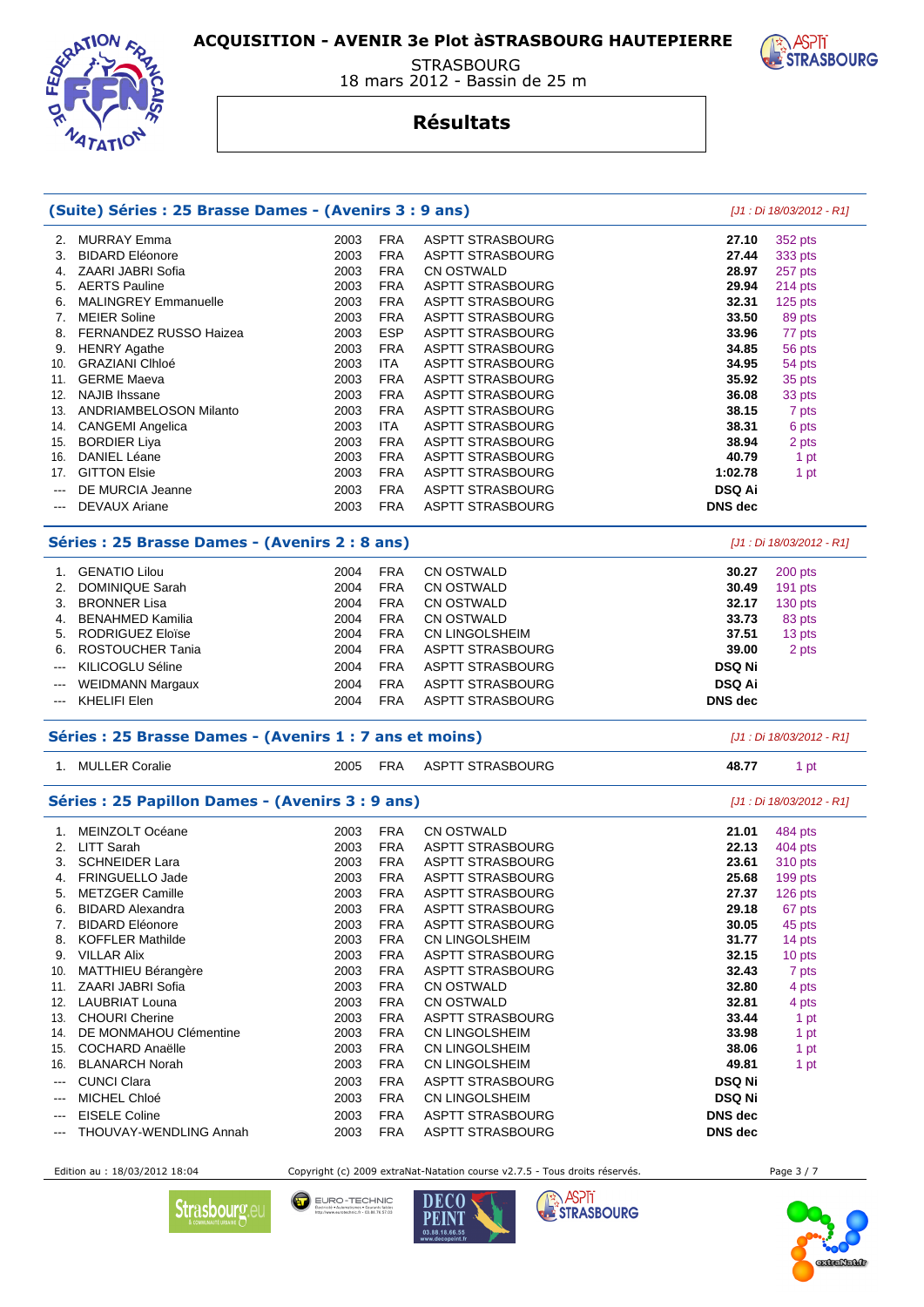

 STRASBOURG 18 mars 2012 - Bassin de 25 m

#### **Résultats**

|                          | (Suite) Séries : 25 Papillon Dames - (Avenirs 3 : 9 ans) | [J1 : Di 18/03/2012 - R1]                  |                          |                                                    |                           |                           |
|--------------------------|----------------------------------------------------------|--------------------------------------------|--------------------------|----------------------------------------------------|---------------------------|---------------------------|
|                          | --- VAROQUIER Alanis                                     | 2003                                       | <b>FRA</b>               | <b>CN LINGOLSHEIM</b>                              | <b>DNS</b> dec            |                           |
|                          | Séries : 25 Papillon Dames - (Avenirs 2 : 8 ans)         |                                            |                          |                                                    |                           | [J1 : Di 18/03/2012 - R1] |
|                          | 1. GENATIO Lilou<br>2. FLORIANT Salomé                   | 2004<br>2004                               | <b>FRA</b><br><b>FRA</b> | <b>CN OSTWALD</b><br>CN OSTWALD                    | 30.27<br>31.10            | 40 pts<br>24 pts          |
|                          | 3. MORAIZE-HARTMAN Paolina                               | 2004                                       | <b>FRA</b>               | CN LINGOLSHEIM                                     | 35.57                     | 1 pt                      |
| 4.                       | LABIDI Sarah                                             | 2004                                       | <b>FRA</b>               | <b>ASPTT STRASBOURG</b>                            | 36.90                     | 1 pt                      |
|                          | <b>LUDWIG Dana</b>                                       | 2004                                       | <b>FRA</b>               | ASPTT STRASBOURG                                   | <b>DSQ Ni</b>             |                           |
|                          | <b>SCHNEIDER Louise</b>                                  | 2004                                       | <b>FRA</b>               | <b>ASPTT STRASBOURG</b>                            | <b>DSQ Ai</b>             |                           |
|                          | SINGER Marie-Sarah                                       | 2004                                       | <b>FRA</b>               | <b>ASPTT STRASBOURG</b>                            | <b>DSQ Ni</b>             |                           |
|                          | Séries : 100 4 Nages Dames - (Avenirs 3 : 9 ans)         |                                            |                          |                                                    |                           | [J1 : Di 18/03/2012 - R1] |
|                          | 1. KOFFLER Mathilde<br>$50 m$ :                          | 2003<br>100 m: 2:19.08 (2:19.08)           | FRA                      | CN LINGOLSHEIM<br>[2:19.08]                        | 2:19.08                   | 15 pts                    |
|                          | 2. COCHARD Anaëlle<br>$50 m$ :                           | 2003<br>100 m: 2:28.11 (2:28.11) [2:28.11] | <b>FRA</b>               | <b>CN LINGOLSHEIM</b>                              | 2:28.11                   | 1 pt                      |
|                          | 3. DE MONMAHOU Clémentine<br>$50 m$ :                    | 2003<br>100 m: 2:46.37 (2:46.37) [2:46.37] | <b>FRA</b>               | <b>CN LINGOLSHEIM</b>                              | 2:46.37                   | 1 pt                      |
| 4.                       | MICHEL Chloé<br>50 m:<br>$\scriptstyle\cdots$            | 2003<br>100 m: 2:57.35 (2:57.35) [2:57.35] | <b>FRA</b>               | CN LINGOLSHEIM                                     | 2:57.35                   | 1 pt                      |
|                          | <b>BLANARCH Norah</b>                                    | 2003                                       | <b>FRA</b>               | <b>CN LINGOLSHEIM</b>                              | <b>DSQ Vi</b>             |                           |
|                          | MOUSSAOUI Silya                                          | 2003                                       | <b>FRA</b>               | <b>ASPTT STRASBOURG</b>                            | <b>DSQ Vi</b>             |                           |
| ---                      | <b>MURRAY Emma</b>                                       | 2003                                       | <b>FRA</b>               | <b>ASPTT STRASBOURG</b>                            | <b>DSQ Vi</b>             |                           |
| $\hspace{0.05cm} \ldots$ | <b>VAROQUIER Alanis</b>                                  | 2003                                       | <b>FRA</b>               | CN LINGOLSHEIM                                     | <b>DNS</b> dec            |                           |
|                          | Séries : 100 4 Nages Dames - (Avenirs 2 : 8 ans)         |                                            |                          |                                                    |                           | [J1 : Di 18/03/2012 - R1] |
|                          | 1. MORAIZE-HARTMAN Paolina<br>$50 m$ :<br>$\sim$ $\sim$  | 2004<br>100 m: 2:28.26 (2:28.26) [2:28.26] | <b>FRA</b>               | CN LINGOLSHEIM                                     | 2:28.26                   | 1 pt                      |
|                          | Séries : 25 Nage Libre Messieurs - (Avenirs 3 : 9 ans)   |                                            |                          |                                                    |                           | [J1 : Di 18/03/2012 - R1] |
|                          | 1. BELIN Lucas                                           | 2003                                       | <b>FRA</b>               | <b>CN OSTWALD</b>                                  | 19.62                     | 254 pts                   |
| 2.                       | <b>REEB Xavier</b>                                       | 2003                                       | <b>FRA</b>               | <b>ASPTT STRASBOURG</b>                            | 20.05                     | 226 pts                   |
|                          | 3. LY Arnaud                                             | 2003                                       | <b>FRA</b>               | <b>ASPTT STRASBOURG</b>                            | 21.07                     | 164 pts                   |
|                          | 4. EL OURIACHI Aymen                                     | 2003                                       | <b>FRA</b>               | <b>CN OSTWALD</b>                                  | 22.40                     | 99 pts                    |
|                          | 5. ASSANT Julien                                         | 2003                                       | <b>FRA</b>               | <b>ASPTT STRASBOURG</b>                            | 23.42                     | 60 pts                    |
|                          | 6. NGUENLO Raphael                                       | 2003                                       | <b>FRA</b>               | <b>ASPTT STRASBOURG</b>                            | 24.38                     | 32 pts                    |
|                          | 7. OUALID Amine                                          | 2003                                       | <b>MAR</b>               | <b>CN OSTWALD</b>                                  | 24.62                     | 27 pts                    |
|                          | 8. HAMZA Chahine<br>RATHANA Clément                      | 2003                                       | <b>FRA</b><br><b>FRA</b> | <b>ASPTT STRASBOURG</b><br><b>ASPTT STRASBOURG</b> | 24.91<br>25.53            | 21 pts                    |
| 9.<br>10.                | DOMINEAU Roman                                           | 2003<br>2003                               | <b>FRA</b>               | ASPTT STRASBOURG                                   | 26.60                     | 10 pts<br>1 pt            |
| 11.                      | <b>REIBEL Axel</b>                                       | 2003                                       | <b>FRA</b>               | CN LINGOLSHEIM                                     | 26.96                     | 1 pt                      |
|                          | 12. MEUNIER Zak                                          | 2003                                       | <b>FRA</b>               | <b>ASPTT STRASBOURG</b>                            | 28.90                     | 1 pt                      |
| 13.                      | <b>SCHUSTER Louis</b>                                    | 2003                                       | <b>FRA</b>               | <b>ASPTT STRASBOURG</b>                            | 30.16                     | 1 pt                      |
| 14.                      | <b>DELORME Maximilien</b>                                | 2003                                       | <b>FRA</b>               | <b>ASPTT STRASBOURG</b>                            | 30.49                     | 1 pt                      |
| 15.                      | <b>BRAUN Ethan</b>                                       | 2003                                       | <b>FRA</b>               | <b>ASPTT STRASBOURG</b>                            | 31.69                     | 1 pt                      |
| 16.                      | ULHAQ Clément                                            | 2003                                       | <b>FRA</b>               | CN OSTWALD                                         | 32.34                     | 1 pt                      |
| 17.                      | <b>DUJA Mihail</b>                                       | 2003                                       | <b>FRA</b>               | <b>ASPTT STRASBOURG</b>                            | 32.49                     | 1 pt                      |
|                          |                                                          |                                            |                          | ASPTT STRASBOURG                                   | 37.83                     | 1 pt                      |
| 18.                      | <b>HASER Kelyan</b>                                      | 2003                                       | <b>FRA</b>               |                                                    |                           |                           |
| $\hspace{0.05cm} \ldots$ | PHILIPPON Raphael                                        | 2003                                       | <b>FRA</b>               | <b>ASPTT STRASBOURG</b>                            | <b>DSQ Ni</b>             |                           |
| ---                      | <b>BOUCLET Oscar</b>                                     | 2003                                       | <b>FRA</b>               | <b>ASPTT STRASBOURG</b>                            | DNS dec                   |                           |
| $\qquad \qquad \cdots$   | MISCHLER Yoni<br><b>RICHET Antoine</b>                   | 2003<br>2003                               | <b>FRA</b><br><b>FRA</b> | <b>ASPTT STRASBOURG</b><br>CN LINGOLSHEIM          | <b>DNS</b> dec<br>DNS dec |                           |

Edition au : 18/03/2012 18:04 Copyright (c) 2009 extraNat-Natation course v2.7.5 - Tous droits réservés. Page 4 / 7



EURO - TECHNIC<br>
flectrické • Automatismes • Courants taikles<br>
Mtg://www.eurotechnic.fr • 03.88.76.57.03 **DECO** 







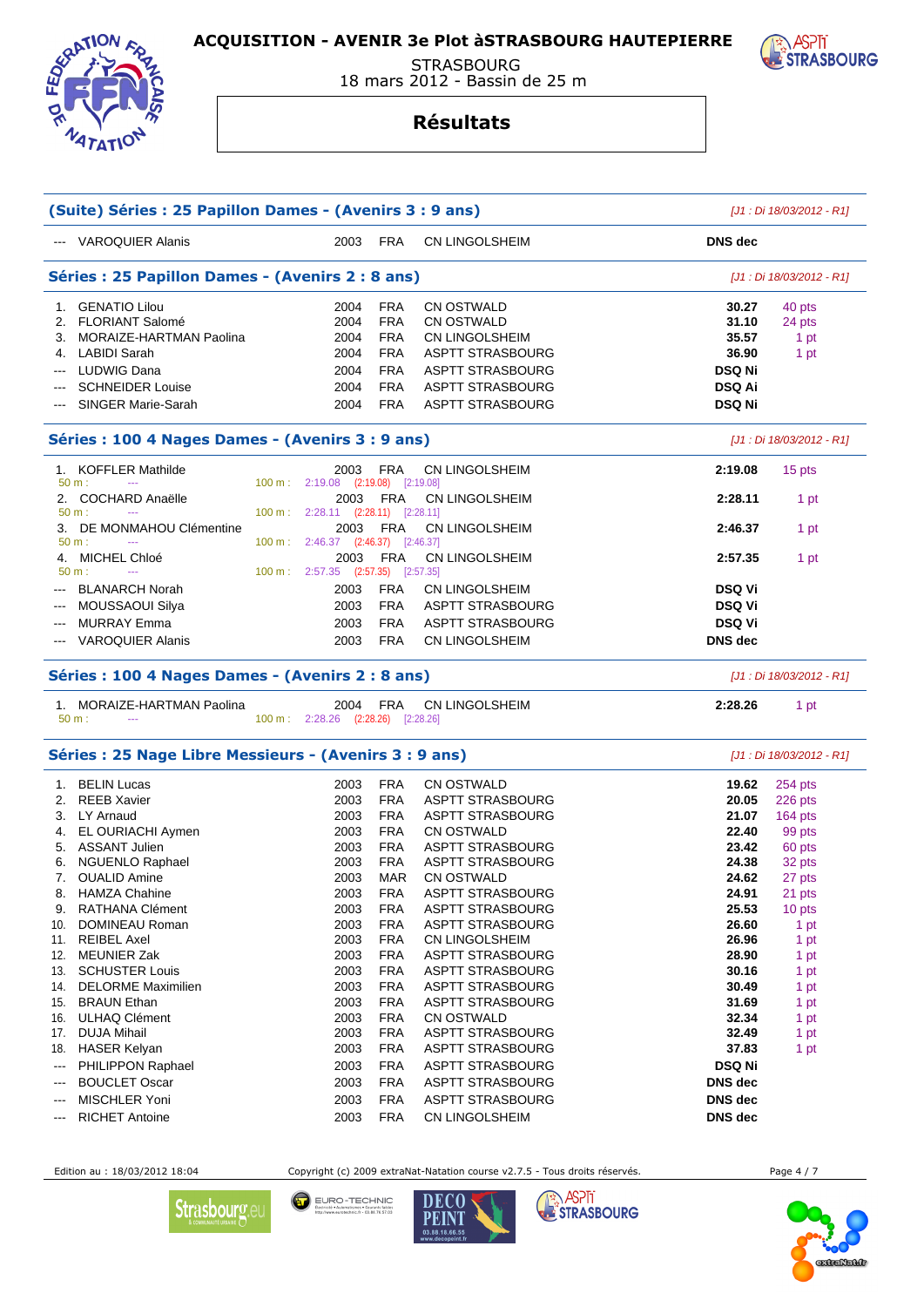

**STRASBOURG** 18 mars 2012 - Bassin de 25 m

#### **Résultats**

|                                                                                                                                                                               | Séries : 25 Nage Libre Messieurs - (Avenirs 2 : 8 ans) |                          |                                                    |                                  |                           |  |  |  |
|-------------------------------------------------------------------------------------------------------------------------------------------------------------------------------|--------------------------------------------------------|--------------------------|----------------------------------------------------|----------------------------------|---------------------------|--|--|--|
| 1. WEINBRENNER Eliott                                                                                                                                                         | 2004                                                   | <b>FRA</b>               | <b>ASPTT STRASBOURG</b>                            | 21.80                            | 126 pts                   |  |  |  |
| SOUINIA Lucas<br>2.                                                                                                                                                           | 2004                                                   | <b>FRA</b>               | <b>ASPTT STRASBOURG</b>                            | 22.70                            | 87 pts                    |  |  |  |
| <b>MORINIERE Ewann</b><br>3.                                                                                                                                                  | 2004                                                   | <b>FRA</b>               | <b>CN OSTWALD</b>                                  | 22.95                            | 77 pts                    |  |  |  |
| <b>MARTIN Julien</b><br>4.                                                                                                                                                    | 2004                                                   | <b>FRA</b>               | <b>ASPTT STRASBOURG</b>                            | 25.92                            | 6 pts                     |  |  |  |
| <b>ECKSTEIN Theo</b><br>5.                                                                                                                                                    | 2004                                                   | <b>FRA</b>               | <b>ASPTT STRASBOURG</b>                            | 26.95                            | 1 pt                      |  |  |  |
| <b>JOVANOVIC Milos</b><br>6.                                                                                                                                                  | 2004                                                   | <b>FRA</b>               | <b>CN OSTWALD</b>                                  | 27.08                            | 1 pt                      |  |  |  |
| <b>GANTE Pierre</b><br>7.                                                                                                                                                     | 2004                                                   | <b>FRA</b>               | <b>ASPTT STRASBOURG</b>                            | 27.69                            | 1 pt                      |  |  |  |
| SAPMAZ Ceyhun<br>8.                                                                                                                                                           | 2004                                                   | <b>FRA</b>               | <b>ASPTT STRASBOURG</b>                            | 28.86                            | 1 pt                      |  |  |  |
| <b>WIRTZ Victor</b><br>9.                                                                                                                                                     | 2004                                                   | <b>FRA</b>               | <b>ASPTT STRASBOURG</b>                            | 30.41                            | 1 pt                      |  |  |  |
| <b>CHAMPERT Martin</b><br>10.                                                                                                                                                 | 2004                                                   | <b>FRA</b>               | CN LINGOLSHEIM                                     | 30.94                            | 1 pt                      |  |  |  |
| <b>GAY Paul</b><br>11.                                                                                                                                                        | 2004                                                   | <b>FRA</b>               | <b>ASPTT STRASBOURG</b>                            | 32.21                            | 1 pt                      |  |  |  |
| JAILLET Joceran<br>12.                                                                                                                                                        | 2004                                                   | <b>FRA</b>               | <b>ASPTT STRASBOURG</b>                            | 36.40                            | 1 pt                      |  |  |  |
| <b>LUDIG Hippolyte</b><br>$\sim$ $\sim$                                                                                                                                       | 2004                                                   | <b>FRA</b>               | <b>ASPTT STRASBOURG</b>                            | <b>DNS</b> dec                   |                           |  |  |  |
| <b>MONTIAGE Julien</b>                                                                                                                                                        | 2004                                                   | <b>FRA</b>               | <b>ASPTT STRASBOURG</b>                            | <b>DNS</b> dec                   |                           |  |  |  |
| SAUVETERRE Marc                                                                                                                                                               | 2004                                                   | <b>FRA</b>               | <b>ASPTT STRASBOURG</b>                            | <b>DNS</b> dec                   |                           |  |  |  |
| Séries : 25 Nage Libre Messieurs - (Avenirs 1 : 7 ans et moins)                                                                                                               |                                                        |                          |                                                    |                                  | [J1 : Di 18/03/2012 - R1] |  |  |  |
| <b>KOENIG Théo</b><br>1.                                                                                                                                                      | 2005                                                   | <b>FRA</b>               | <b>CN OSTWALD</b>                                  | 24.73                            | 24 pts                    |  |  |  |
| 2. YANG Daniel                                                                                                                                                                | 2005                                                   | <b>CHN</b>               | <b>ASPTT STRASBOURG</b>                            | 30.79                            | 1 pt                      |  |  |  |
| ZBARASZCZUK Arthur<br>---                                                                                                                                                     | 2005                                                   | <b>FRA</b>               | <b>ASPTT STRASBOURG</b>                            | <b>DSQ</b>                       |                           |  |  |  |
| Séries : 50 Nage Libre Messieurs - (Avenirs 3 : 9 ans)                                                                                                                        |                                                        |                          |                                                    |                                  | [J1 : Di 18/03/2012 - R1] |  |  |  |
| DJORDJEVIC Matiya<br>1.                                                                                                                                                       | 2003                                                   | <b>FRA</b>               | ASPTT STRASBOURG                                   | 43.75                            | 194 pts                   |  |  |  |
| <b>MATHIEU Eliott</b><br>2.                                                                                                                                                   | 2003                                                   | <b>FRA</b>               | <b>ASPTT STRASBOURG</b>                            | 52.08                            | 27 pts                    |  |  |  |
| 3. OUSSENI Gibril                                                                                                                                                             | 2003                                                   | <b>FRA</b>               | <b>ASPTT STRASBOURG</b>                            | 1:02.84                          | 1 pt                      |  |  |  |
| Séries : 25 Dos Messieurs - (Avenirs 3 : 9 ans)                                                                                                                               |                                                        |                          |                                                    |                                  | [J1 : Di 18/03/2012 - R1] |  |  |  |
| DJORDJEVIC Matiya<br>1.                                                                                                                                                       | 2003                                                   | <b>FRA</b>               | <b>ASPTT STRASBOURG</b>                            | 21.37                            | 392 pts                   |  |  |  |
| 2. LY Arnaud                                                                                                                                                                  | 2003                                                   | <b>FRA</b>               | <b>ASPTT STRASBOURG</b>                            | 21.91                            | 354 pts                   |  |  |  |
| 3. ASSANT Julien                                                                                                                                                              | 2003                                                   | <b>FRA</b>               | <b>ASPTT STRASBOURG</b>                            | 22.33                            | 325 pts                   |  |  |  |
|                                                                                                                                                                               |                                                        |                          | <b>CN OSTWALD</b>                                  |                                  |                           |  |  |  |
|                                                                                                                                                                               | 2003                                                   | <b>FRA</b>               |                                                    | 23.43                            |                           |  |  |  |
| <b>REEB Xavier</b>                                                                                                                                                            | 2003                                                   | <b>FRA</b>               |                                                    | 23.90                            | 255 pts                   |  |  |  |
|                                                                                                                                                                               |                                                        |                          | <b>ASPTT STRASBOURG</b>                            |                                  | 228 pts                   |  |  |  |
| RATHANA Clément<br>DOMINEAU Roman                                                                                                                                             | 2003<br>2003                                           | <b>FRA</b><br><b>FRA</b> | <b>ASPTT STRASBOURG</b><br>ASPTT STRASBOURG        | 24.61<br>25.73                   | 190 pts                   |  |  |  |
|                                                                                                                                                                               |                                                        | <b>FRA</b>               |                                                    | 26.54                            | 137 pts                   |  |  |  |
| <b>BRAUN Ethan</b>                                                                                                                                                            | 2003                                                   |                          | ASPTT STRASBOURG                                   |                                  | 104 pts                   |  |  |  |
| <b>MEUNIER Zak</b><br><b>HAMZA Chahine</b>                                                                                                                                    | 2003<br>2003                                           | <b>FRA</b><br><b>FRA</b> | <b>ASPTT STRASBOURG</b><br><b>ASPTT STRASBOURG</b> | 26.71<br>27.84                   | 97 pts                    |  |  |  |
|                                                                                                                                                                               | 2003                                                   | <b>FRA</b>               | <b>ASPTT STRASBOURG</b>                            | 28.02                            | 60 pts                    |  |  |  |
| NGUENLO Raphael<br><b>DELORME Maximilien</b>                                                                                                                                  | 2003                                                   | <b>FRA</b>               | ASPTT STRASBOURG                                   | 28.32                            | 55 pts<br>47 pts          |  |  |  |
| <b>ULHAQ Clément</b>                                                                                                                                                          | 2003                                                   | <b>FRA</b>               | <b>CN OSTWALD</b>                                  | 29.41                            | 23 pts                    |  |  |  |
| <b>DUJA Mihail</b>                                                                                                                                                            | 2003                                                   |                          | <b>ASPTT STRASBOURG</b>                            | 30.16                            |                           |  |  |  |
|                                                                                                                                                                               |                                                        | <b>FRA</b>               |                                                    |                                  | 12 pts                    |  |  |  |
| PHILIPPON Raphael<br><b>OUALID Amine</b>                                                                                                                                      | 2003<br>2003                                           | <b>FRA</b><br>MAR        | <b>ASPTT STRASBOURG</b><br><b>CN OSTWALD</b>       | 30.55<br>32.98                   | 7 pts<br>1 pt             |  |  |  |
|                                                                                                                                                                               |                                                        |                          | <b>ASPTT STRASBOURG</b>                            |                                  |                           |  |  |  |
| <b>HASER Kelyan</b>                                                                                                                                                           | 2003                                                   | <b>FRA</b>               |                                                    | 35.46                            | 1 pt                      |  |  |  |
| <b>SCHUSTER Louis</b>                                                                                                                                                         | 2003                                                   | <b>FRA</b>               | ASPTT STRASBOURG                                   | 36.57                            | 1 pt                      |  |  |  |
| <b>BOUCLET Oscar</b>                                                                                                                                                          | 2003                                                   | <b>FRA</b>               | ASPTT STRASBOURG                                   | DNS dec                          |                           |  |  |  |
| 4. EL OURIACHI Aymen<br>5.<br>6.<br>7.<br>8.<br>9.<br>10.<br>11.<br>12.<br>13.<br>14.<br>15.<br>16.<br>17.<br>18.<br>$\qquad \qquad \cdots$<br><b>BUCHEL Hadrien</b><br>$---$ | 2003                                                   | <b>FRA</b>               | <b>CN LINGOLSHEIM</b>                              | <b>DNS</b> dec                   |                           |  |  |  |
| MISCHLER Yoni<br>$\qquad \qquad \cdots$<br><b>RICHET Antoine</b><br>$---$                                                                                                     | 2003<br>2003                                           | <b>FRA</b><br><b>FRA</b> | <b>ASPTT STRASBOURG</b><br>CN LINGOLSHEIM          | <b>DNS</b> dec<br><b>DNS</b> dec |                           |  |  |  |

| 1. SAPMAZ Ceyhun |  | 2004 FRA ASPTT STRASBOURG | <b>25.76</b> 135 pts |
|------------------|--|---------------------------|----------------------|
| 2. ECKSTEIN Theo |  | 2004 FRA ASPTT STRASBOURG | 25.78 134 pts        |

Edition au : 18/03/2012 18:04 Copyright (c) 2009 extraNat-Natation course v2.7.5 - Tous droits réservés. Page 5 / 7







EURO-TECHNIC **DECO** tismes . Courants faibles<br>snic.fr - 03.88.76.57.03 PEINT

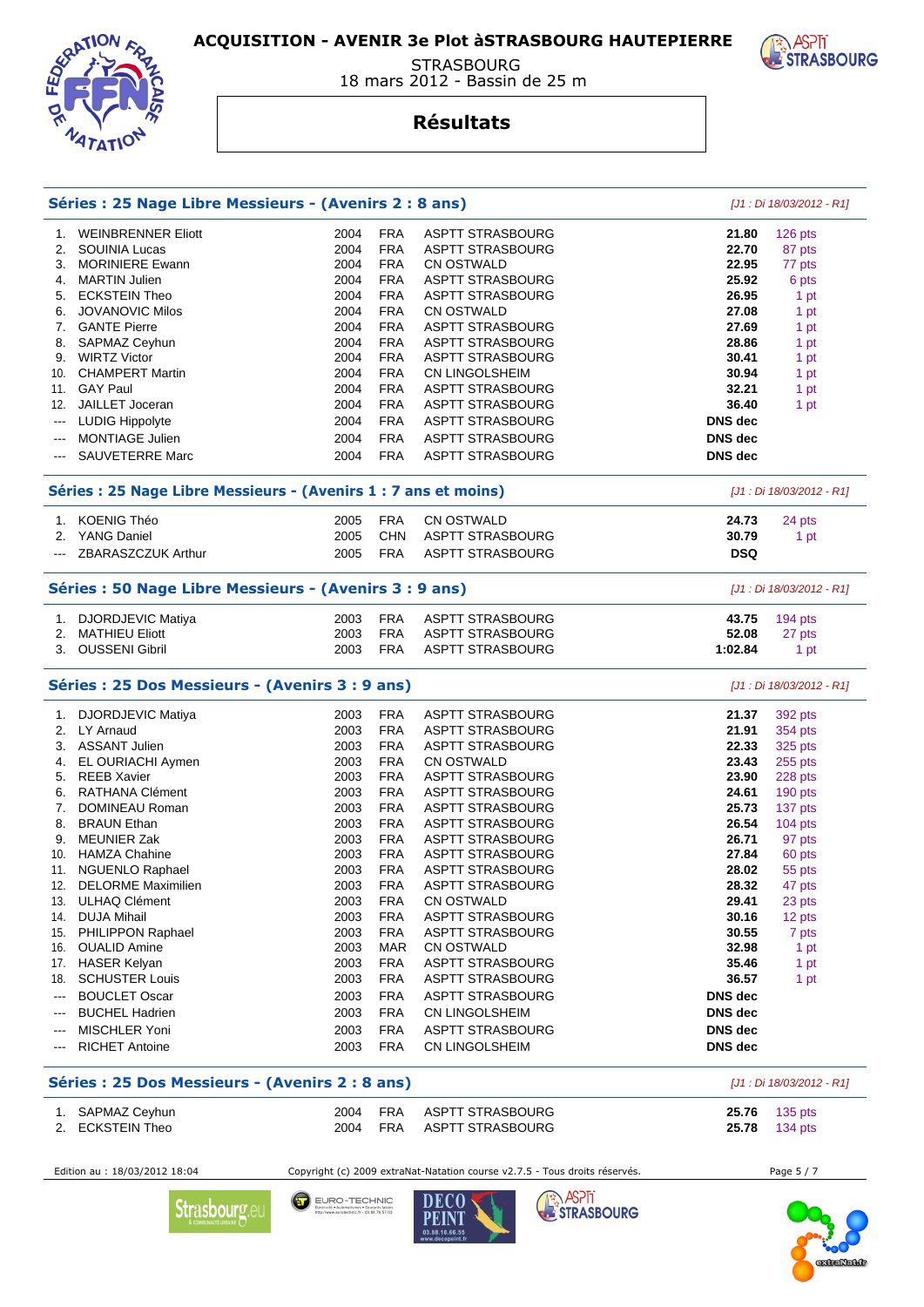

 STRASBOURG 18 mars 2012 - Bassin de 25 m

#### **Résultats**

|                                                                              | (Suite) Séries : 25 Dos Messieurs - (Avenirs 2 : 8 ans)  |      |            |                                                                                                      |                | [J1 : Di 18/03/2012 - R1] |
|------------------------------------------------------------------------------|----------------------------------------------------------|------|------------|------------------------------------------------------------------------------------------------------|----------------|---------------------------|
| З.                                                                           | <b>MORINIERE Ewann</b>                                   | 2004 | <b>FRA</b> | CN OSTWALD                                                                                           | 25.88          | 130 pts                   |
| 4.                                                                           | <b>GANTE Pierre</b>                                      | 2004 | <b>FRA</b> | <b>ASPTT STRASBOURG</b>                                                                              | 27.16          | 81 pts                    |
| 5.                                                                           | <b>SOUINIA Lucas</b>                                     | 2004 | <b>FRA</b> | <b>ASPTT STRASBOURG</b>                                                                              | 27.77          | 62 pts                    |
| 6.                                                                           | <b>JOVANOVIC Milos</b>                                   | 2004 | <b>FRA</b> | <b>CN OSTWALD</b>                                                                                    | 29.37          | 24 pts                    |
|                                                                              | 7. MARTIN Julien                                         | 2004 | <b>FRA</b> | <b>ASPTT STRASBOURG</b>                                                                              | 29.68          | 19 pts                    |
| 8.                                                                           | <b>GAY Paul</b>                                          | 2004 | <b>FRA</b> | <b>ASPTT STRASBOURG</b>                                                                              | 29.97          | 14 pts                    |
|                                                                              | 9. WIRTZ Victor                                          | 2004 | <b>FRA</b> | <b>ASPTT STRASBOURG</b>                                                                              | 31.13          | 3 pts                     |
| 10.                                                                          | <b>JAILLET</b> Joceran                                   | 2004 | <b>FRA</b> | <b>ASPTT STRASBOURG</b>                                                                              | 32.93          | 1 pt                      |
|                                                                              | 11. MONTIAGE Julien                                      | 2004 | <b>FRA</b> | ASPTT STRASBOURG                                                                                     | 35.25          | 1 pt                      |
|                                                                              |                                                          |      | <b>FRA</b> |                                                                                                      | <b>DNS</b> dec |                           |
| $\scriptstyle\cdots$                                                         | <b>LUDIG Hippolyte</b>                                   | 2004 |            | <b>ASPTT STRASBOURG</b>                                                                              |                |                           |
| $---$                                                                        | RAIMBAULT Léo                                            | 2004 | <b>FRA</b> | <b>CN LINGOLSHEIM</b>                                                                                | <b>DNS</b> dec |                           |
| $\overline{\phantom{a}}$                                                     | <b>SAUVETERRE Marc</b>                                   | 2004 | <b>FRA</b> | <b>ASPTT STRASBOURG</b>                                                                              | <b>DNS</b> dec |                           |
|                                                                              | Séries : 25 Dos Messieurs - (Avenirs 1 : 7 ans et moins) |      |            |                                                                                                      |                | [J1 : Di 18/03/2012 - R1] |
|                                                                              | 1. KOENIG Théo                                           | 2005 | <b>FRA</b> | CN OSTWALD                                                                                           | 25.65          | 140 pts                   |
|                                                                              | 2. YANG Daniel                                           | 2005 | <b>CHN</b> | <b>ASPTT STRASBOURG</b>                                                                              | 27.24          | 79 pts                    |
|                                                                              | 3. ZBARASZCZUK Arthur                                    | 2005 | <b>FRA</b> | <b>ASPTT STRASBOURG</b>                                                                              | 36.05          | 1 pt                      |
|                                                                              |                                                          |      |            |                                                                                                      |                |                           |
|                                                                              | Séries : 50 Dos Messieurs - (Avenirs 3 : 9 ans)          |      |            |                                                                                                      |                | [J1 : Di 18/03/2012 - R1] |
|                                                                              | 1. MATHIEU Eliott                                        | 2003 | <b>FRA</b> | <b>ASPTT STRASBOURG</b>                                                                              | 55.12          | 100 pts                   |
|                                                                              | 2. OUSSENI Gibril                                        | 2003 | <b>FRA</b> | <b>ASPTT STRASBOURG</b>                                                                              | 1:04.36        | 2 pts                     |
|                                                                              |                                                          |      |            |                                                                                                      |                |                           |
| Séries : 50 Dos Messieurs - (Avenirs 2 : 8 ans)<br>[J1 : Di 18/03/2012 - R1] |                                                          |      |            |                                                                                                      |                |                           |
|                                                                              | <b>WEINBRENNER Eliott</b>                                | 2004 | <b>FRA</b> | <b>ASPTT STRASBOURG</b>                                                                              | <b>DSQ Vi</b>  |                           |
|                                                                              | Séries : 25 Brasse Messieurs - (Avenirs 3 : 9 ans)       |      |            |                                                                                                      |                | [J1 : Di 18/03/2012 - R1] |
|                                                                              | 1. BELIN Lucas                                           | 2003 | <b>FRA</b> | CN OSTWALD                                                                                           | 24.40          | <b>310 pts</b>            |
|                                                                              | 2. MATHIEU Eliott                                        | 2003 | <b>FRA</b> | <b>ASPTT STRASBOURG</b>                                                                              | 30.57          | 54 pts                    |
| 2.                                                                           | <b>SCHUSTER Louis</b>                                    | 2003 | <b>FRA</b> | ASPTT STRASBOURG                                                                                     | 30.57          | 54 pts                    |
|                                                                              | 4. REIBEL Axel                                           | 2003 | <b>FRA</b> | CN LINGOLSHEIM                                                                                       | 32.06          | 24 pts                    |
|                                                                              | 5. RATHANA Clément                                       | 2003 | <b>FRA</b> | <b>ASPTT STRASBOURG</b>                                                                              | 32.77          | 14 pts                    |
| 6.                                                                           | DOMINEAU Roman                                           | 2003 | <b>FRA</b> | <b>ASPTT STRASBOURG</b>                                                                              | 35.08          | 1 pt                      |
|                                                                              | 7. ULHAQ Clément                                         | 2003 | <b>FRA</b> | <b>CN OSTWALD</b>                                                                                    | 36.32          | 1 pt                      |
|                                                                              | 8. DELORME Maximilien                                    | 2003 | <b>FRA</b> | ASPTT STRASBOURG                                                                                     | 36.91          | 1 pt                      |
| 9.                                                                           | PHILIPPON Raphael                                        | 2003 | <b>FRA</b> | ASPTT STRASBOURG                                                                                     | 37.00          | 1 pt                      |
| 10.                                                                          | <b>HASER Kelyan</b>                                      | 2003 | <b>FRA</b> | <b>ASPTT STRASBOURG</b>                                                                              | 39.54          | 1 pt                      |
| 11.                                                                          | <b>DUJA Mihail</b>                                       | 2003 | <b>FRA</b> | <b>ASPTT STRASBOURG</b>                                                                              | 49.00          | 1 pt                      |
|                                                                              | <b>MEUNIER Zak</b>                                       | 2003 | <b>FRA</b> | <b>ASPTT STRASBOURG</b>                                                                              | <b>DSQ Ai</b>  |                           |
|                                                                              | <b>BUCHEL Hadrien</b>                                    | 2003 | <b>FRA</b> | <b>CN LINGOLSHEIM</b>                                                                                | <b>DNS</b> dec |                           |
|                                                                              |                                                          |      |            |                                                                                                      |                |                           |
|                                                                              | Séries : 25 Brasse Messieurs - (Avenirs 2 : 8 ans)       |      |            |                                                                                                      |                | [J1 : Di 18/03/2012 - R1] |
|                                                                              | 1. JOVANOVIC Milos                                       | 2004 | <b>FRA</b> | <b>CN OSTWALD</b>                                                                                    | 32.47          | 18 pts                    |
| 2.                                                                           | <b>GANTE Pierre</b>                                      | 2004 | <b>FRA</b> | <b>ASPTT STRASBOURG</b>                                                                              | 34.39          | 1 pt                      |
| 3.                                                                           | <b>CHAMPERT Martin</b>                                   | 2004 | <b>FRA</b> | <b>CN LINGOLSHEIM</b>                                                                                | 35.13          | 1 pt                      |
| 4.                                                                           | <b>ECKSTEIN Theo</b>                                     | 2004 | <b>FRA</b> | <b>ASPTT STRASBOURG</b>                                                                              | 36.06          | 1 pt                      |
| 5.                                                                           | <b>MONTIAGE Julien</b>                                   | 2004 | <b>FRA</b> | <b>ASPTT STRASBOURG</b>                                                                              | 38.53          | 1 pt                      |
| 6.                                                                           | <b>GAY Paul</b>                                          | 2004 | <b>FRA</b> | ASPTT STRASBOURG                                                                                     | 39.46          | 1 pt                      |
| 7.                                                                           | <b>WIRTZ Victor</b>                                      | 2004 | <b>FRA</b> | <b>ASPTT STRASBOURG</b>                                                                              | 41.48          | 1 pt                      |
|                                                                              | SAPMAZ Ceyhun                                            | 2004 | <b>FRA</b> | <b>ASPTT STRASBOURG</b>                                                                              | <b>DSQ Ai</b>  |                           |
|                                                                              | <b>LUDIG Hippolyte</b>                                   | 2004 | <b>FRA</b> | <b>ASPTT STRASBOURG</b>                                                                              | <b>DNS</b> dec |                           |
| $---$                                                                        | RAIMBAULT Léo                                            | 2004 | <b>FRA</b> | CN LINGOLSHEIM                                                                                       | <b>DNS</b> dec |                           |
|                                                                              | SAUVETERRE Marc                                          | 2004 | <b>FRA</b> | <b>ASPTT STRASBOURG</b>                                                                              | <b>DNS</b> dec |                           |
|                                                                              |                                                          |      |            |                                                                                                      |                |                           |
|                                                                              | Edition au : 18/03/2012 18:04                            |      |            | Copyright (c) 2009 extraNat-Natation course v2.7.5 - Tous droits réservés.<br><b>ACON</b><br>P P Q Q |                | Page 6 / 7                |



EURO - TECHNIC<br>
flectrické • Automatismes • Courants taïkies<br>
http://www.eurotechnic.fr • 03.88.76.57.03